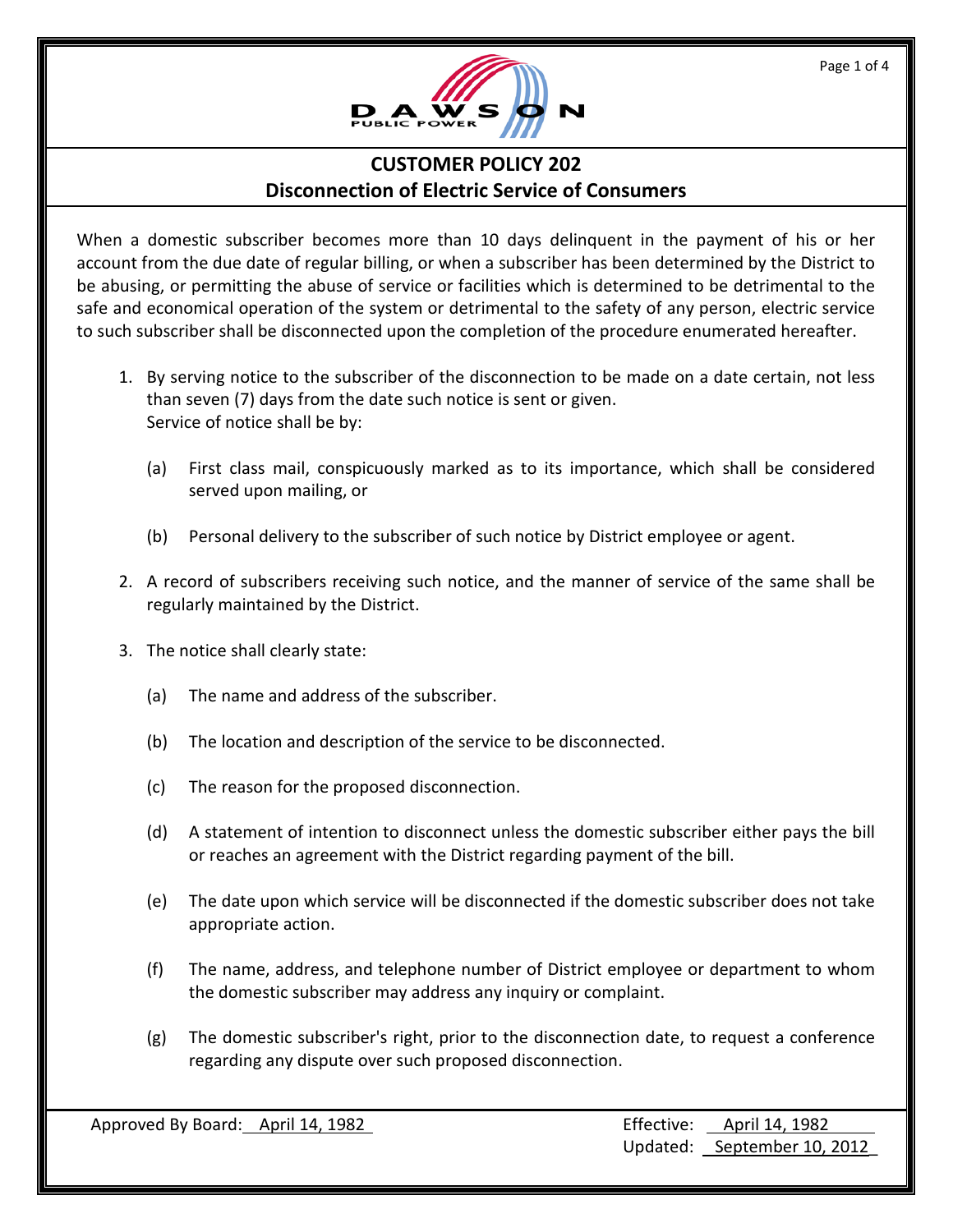- (h) A statement that the District may not disconnect service pending the conclusion of the conference.
- (i) A statement to the effect that disconnection may be postponed or prevented upon presentation of a duly licensed physician's certificate which shall certify that a domestic subscriber or resident within such subscriber's household has an existing illness or handicap which would cause such subscriber or resident to suffer an immediate and serious health hazard by the disconnection of the utility's service to that household. Such certificate shall be filed with the District within five days of receiving notice under this section and will prevent the disconnection of electric service for a period of thirty days from such filing. Only one postponement of disconnection shall be allowed under this subdivision for each incidence of nonpayment of any due account.
- (j) The cost that will be borne by the domestic subscriber for restoration of service.
- (k) A statement that the domestic subscriber may arrange with the District for an installment payment plan.
- (l) A statement to the effect that those domestic subscribers who are welfare recipients may qualify for assistance in payment of their electric bill and that they should contact their caseworker in that regard.
- (m) Any additional information not inconsistent with prescribed statutes which receives prior approval of the District's Board of Directors.
- 4. A domestic subscriber may designate a third party to be notified concerning a proposed service discontinuation. Domestic subscribers including new subscribers shall be advised of the availability of such procedure.

A domestic subscriber or proposed domestic subscriber who wishes to designate a third party to receive notification of proposed service discontinuance shall provide the District with:

- (a) The name of the third party.
- (b) The address to which the third party notice should be directed.
- (c) Any change in the name and/or address of the subscriber designated third party.
- 5. A domestic subscriber may request a conference in regard to any dispute over a proposed discontinuance of service before an employee designated by the District to hear such matters.
- 6. The employee designated by the District shall hear and decide all matters disputed by domestic subscribers pursuant to this policy. The subjects to be heard shall include matters relating to a disputed bill.

Approved By Board: April 14, 1982 Updated: September 10, 2012\_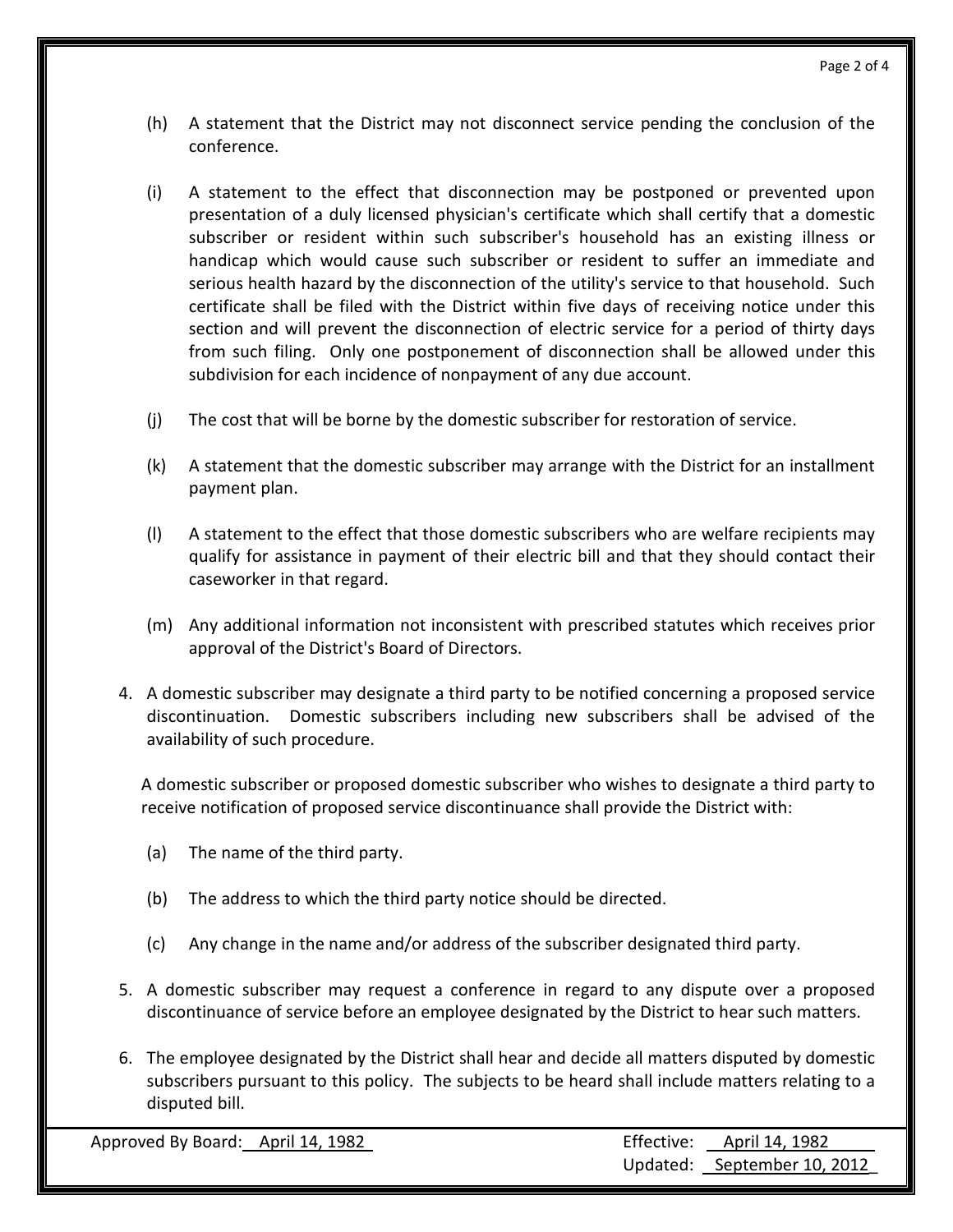- 7. A domestic subscriber may dispute the proposed discontinuance of electricity by notifying the District with a written statement that sets forth the reasons for the dispute and the relief requested. If a statement has been made by the subscriber, a conference shall be held before the District may discontinue service.
- 8. Upon notice to the employee designated by the District of any request for a conference by a domestic subscriber, the employee shall:
	- (a) Notify the domestic subscriber, in writing, of the time, place, and date scheduled for the conference; and
	- (b) Hold a conference within fourteen days of the receipt of the domestic subscriber's request. Such conference shall be informal and not governed by the Nebraska Rules of Evidence. If the employee determines at the conference that the domestic subscriber did not receive proper notice or was denied any other right afforded under the statutes, the employee shall recess and continue the conference at such time as the subscriber has been afforded his or her rights. Failure of a domestic subscriber to attend a scheduled conference shall relieve the District of any further action prior to the discontinuance of service. If a domestic subscriber shall contact the District prior to the scheduled conference and demonstrate that failure to attend was for a legitimate reason, the District shall make a reasonable effort to reschedule the conference.
- 9. The employee of the District shall, based solely on the evidence presented at the conference, affirm, reverse, or modify any decision which involves a disputed bill, non-payment of which results in termination of electric service. Electric service shall be terminated only as a measure of last resort after all other remedies less drastic have been exhausted.
- 10. Any domestic subscriber may appeal an adverse decision of the District employee to management or to the District's Board of Directors. The hearing procedure to resolve bills appealed by domestic subscribers, a copy of which will be furnished upon the request of any domestic subscriber, shall be as follows:
	- (a) Such appeal shall be filed with management or the District's Board within 10 days of the date of the decision being appealed.
	- (b) At any appeal hearing held pursuant to a disputed decision, the domestic subscriber may:
		- (1) Be represented by legal counsel or other representative or spokesperson.
		- (2) Examine and copy, not less than three business days prior to such hearing, the District's file and records pertaining to all matters directly relevant to the dispute or utilized in any way by the District in reaching the decision to propose termination or to take other action which is the subject of the hearing.

| Approved By Board: April 14, 1982 | Effective: April 14, 1982   |
|-----------------------------------|-----------------------------|
|                                   | Updated: September 10, 2012 |